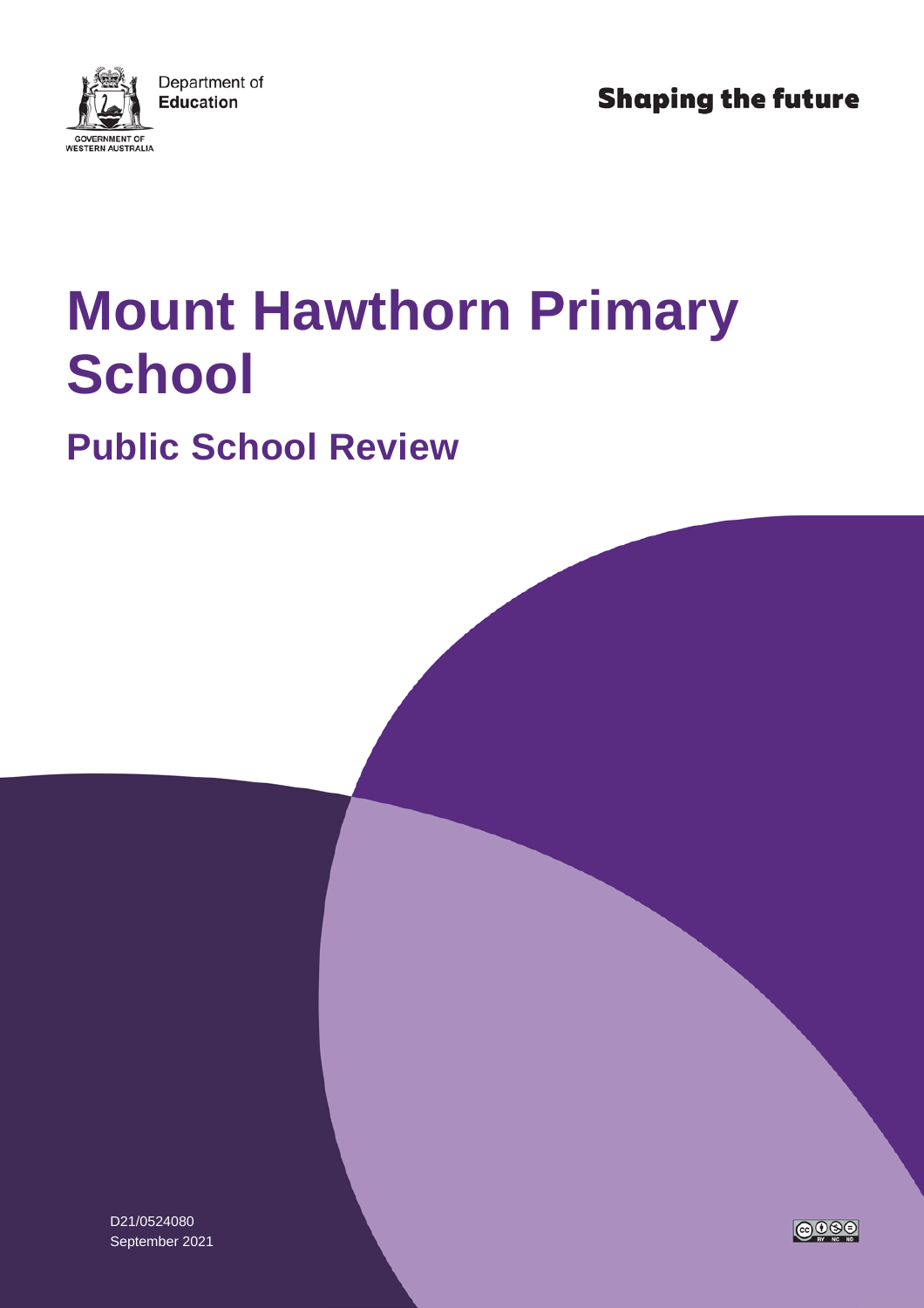### **Public School Review**

#### **Purpose**

All Western Australian public schools are reviewed by the Department of Education's Public School Accountability directorate. A review gives assurance to the local community, the Minister for Education and Training and the Director General about the performance of public schools in delivering high quality education to students. The review acknowledges the achievements of the school and gives feedback to support the Principal and staff with their improvement planning.

Initially conducted on a three-year cycle, subsequent reviews are determined to occur on a one, three or five year timeframe.

The Principal provides the review team with a self-assessment of the school's performance based on evidence from the school. Information to be validated by the review team is considered before and during the school visit. This forms the basis for the Public School Review report and determines when the next review will occur. The report is provided to the Principal and the regional Director of Education.

#### **Expectations of schools**

The Statement of Expectation (the Statement) makes clear and public the expectations and responsibilities of schools and the Department in student achievement and progress.

The Statement is between; the Department of Education, represented by the Director General; the school, represented by the Principal; and is noted by the school council/board, represented by the Chair.

The Statement sets out the expectations of Principals in relation to the delivery of the 2020-2024 strategic directions *Every student, every classroom, every day*, and *Building on Strength*.

The Statement will underpin each school's strategic planning and self-assessment and will form part of the school's Public School Review, as well as the Professional Performance Review of the Principal.

#### **Public School Review – The Standard**

A Standard has been developed across the domains of the School Improvement and Accountability Framework to describe essential indicators of performance. The selection of the indicators is based on literature research and historical reviews of school performance in Western Australian public schools.

The purpose is to better ensure that judgements about student performance are standardised and objective. Indicators describe what is evident in schools functioning 'as expected' within each domain.

The Standard defines the expected level of school performance. Judgements are made in relation to the Standard. External validation is also based on evidence presented relating to the Standard.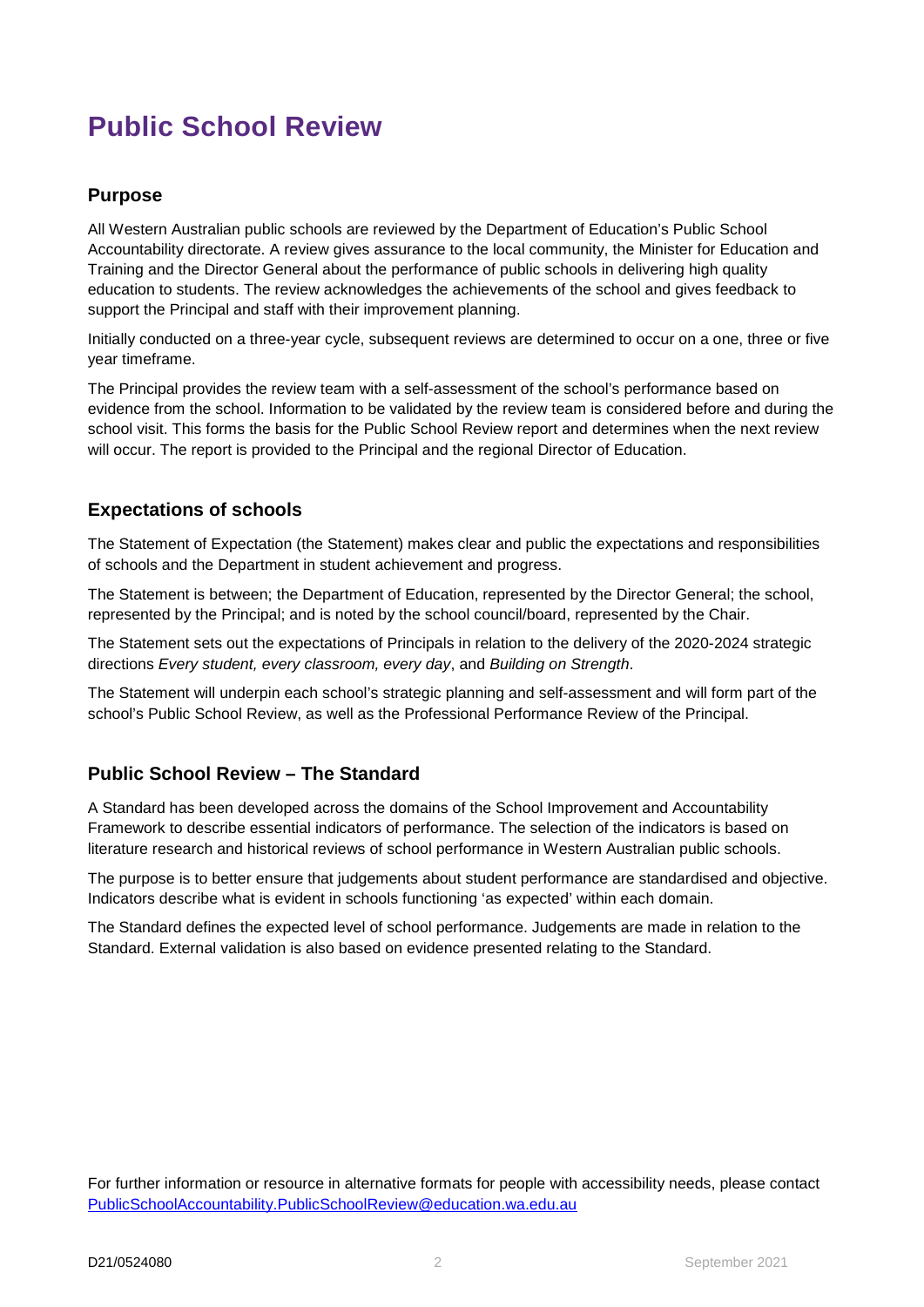#### **Context**

Mount Hawthorn Primary School is located in an inner-city suburb, approximately six kilometres from the Perth central business district, within the North Metropolitan Education Region. Established in 1906, the school has a rich history within the local community.

The school site includes two campuses. Students from Pre-primary to Year 6 are at the main campus and Kindergarten students attend the Richmond Street campus, which is shared with the Mount Hawthorn Education Support Centre.

In 2015, Mount Hawthorn Primary School became an Independent Public School.

Currently, there are 920 students enrolled from Kindergarten to Year 6. The school has an Index of Socio-Educational Advantage of 1140 (decile 1).

Mount Hawthorn Primary School has strong partnerships with West Leederville Primary School and Bob Hawke College, as well as a mutually beneficial cluster partnership with the co-located Education Support Centre. The cluster shares an active and progressive School Board and Parents and Citizens' Association (P&C). Students from both schools are provided access to classes and enrichment opportunities via the cluster arrangement.

#### **School self-assessment validation**

The Principal submitted a comprehensive school self-assessment.

The following aspects of the school's self-assessment process are confirmed:

- There was clear correlation between the five school priorities of Mount Hawthorn Primary School and the five domains of the School Improvement and Accountability Framework (SIAF).
- The Electronic School Assessment Tool (ESAT) school self-assessment submission painted a picture of a culturally inclusive school community where students have broad access to the Western Australian Curriculum.
- Multiple staff in leadership roles throughout the school contributed to the ESAT submission. Comments from members of the School Board added positively to the documentation of the school's progress toward its strategic goals.
- A common theme throughout the ESAT submission was the presentation of reflective review documents based on the school's operational plans.
- Details provided in the ESAT were further enhanced via meetings held during the school validation visit.
- The review team was provided with opportunities to meet key personnel and numerous student representatives during the validation visit.

The following recommendations are made:

- Use the ESAT to clearly articulate both the analysis and impact of evidence sets provided and to prioritise future planned actions.
- Ensure the evidence included in the ESAT submission conveys the school's strategic journey.
- Use the ESAT as an ongoing repository for school performance and review data.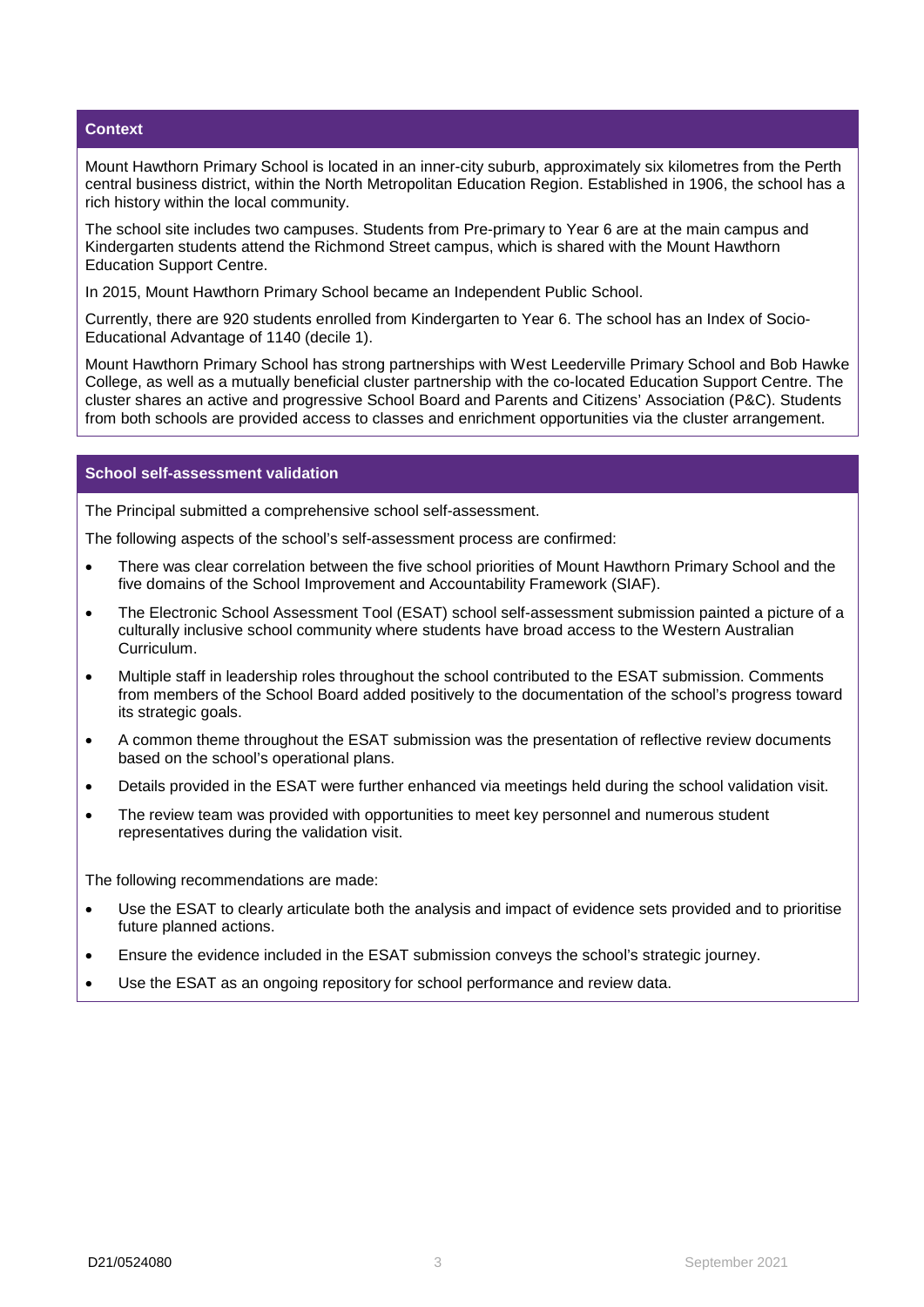#### **Public School Review**

#### **Relationships and partnerships**

The school's approach to relationships encourages family and community involvement at Mount Hawthorn Primary School. This has led to a vibrant and engaged school community, where strong representation and sustainability of the School Board and P&C membership is the norm.

#### **Commendations**

The review team validate the following:

- The staff cohort is united in following the school's moral purpose and values and extends this to learning experiences through the curriculum and programs.
- There are strong and consistent positive responses to the National School Opinion Survey, with stakeholders indicating high levels of satisfaction with the school's performance. Discussions with students and families validated these ratings.
- A strong educational link and collaborative relationship exists between the school and the Out of School Hours care provider in supporting working families and student learning.
- An informed and skilled School Board supports the school in all areas of governance. The P&C contributes significant assistance to the school through support of school learning activities, fundraising, community development and providing a pathway to School Board membership.

#### **Recommendations**

The review team support the following:

- Work with the School Board and P&C to continue exploring ways to foster a connected school community in response to the ongoing COVID-19 pandemic period.
- Maintain and enhance partnerships with the Gallup Network, Bob Hawke College and Mount Hawthorn Education Support Centre and incorporate into the next business plan.

#### **Learning environment**

The school views working in partnership with families as vital in creating a learning environment that meets the needs of students at educational risk.

#### **Commendations**

The review team validate the following:

- Students, families and staff are knowledgeable about the school's approaches to School Wide Positive Behaviour Support (SWPBS).
- A comprehensive database record is maintained to monitor students at educational risk throughout the school community. This links to the provision of evidence-based and targeted interventions for students and groups of students, aligned to need.
- Authentic and collaborative, the school has established a Reconciliation Action Plan, which is supported by local Elders and the wider school community. The plan is demonstrative in its impact on the learning environment, both physically and through curriculum learning experiences, with meaningful representation of Aboriginal perspectives and culture.
- Staff across the school are informed about the needs of students at educational risk and are provided with strategies and resources to meet their needs in the classroom.

#### **Recommendations**

The review team support the following:

- Explore conversion of the students at educational risk database into a more accessible format for staff.
- Review processes for the management of identified students to strengthen common understandings between case managers and stakeholders.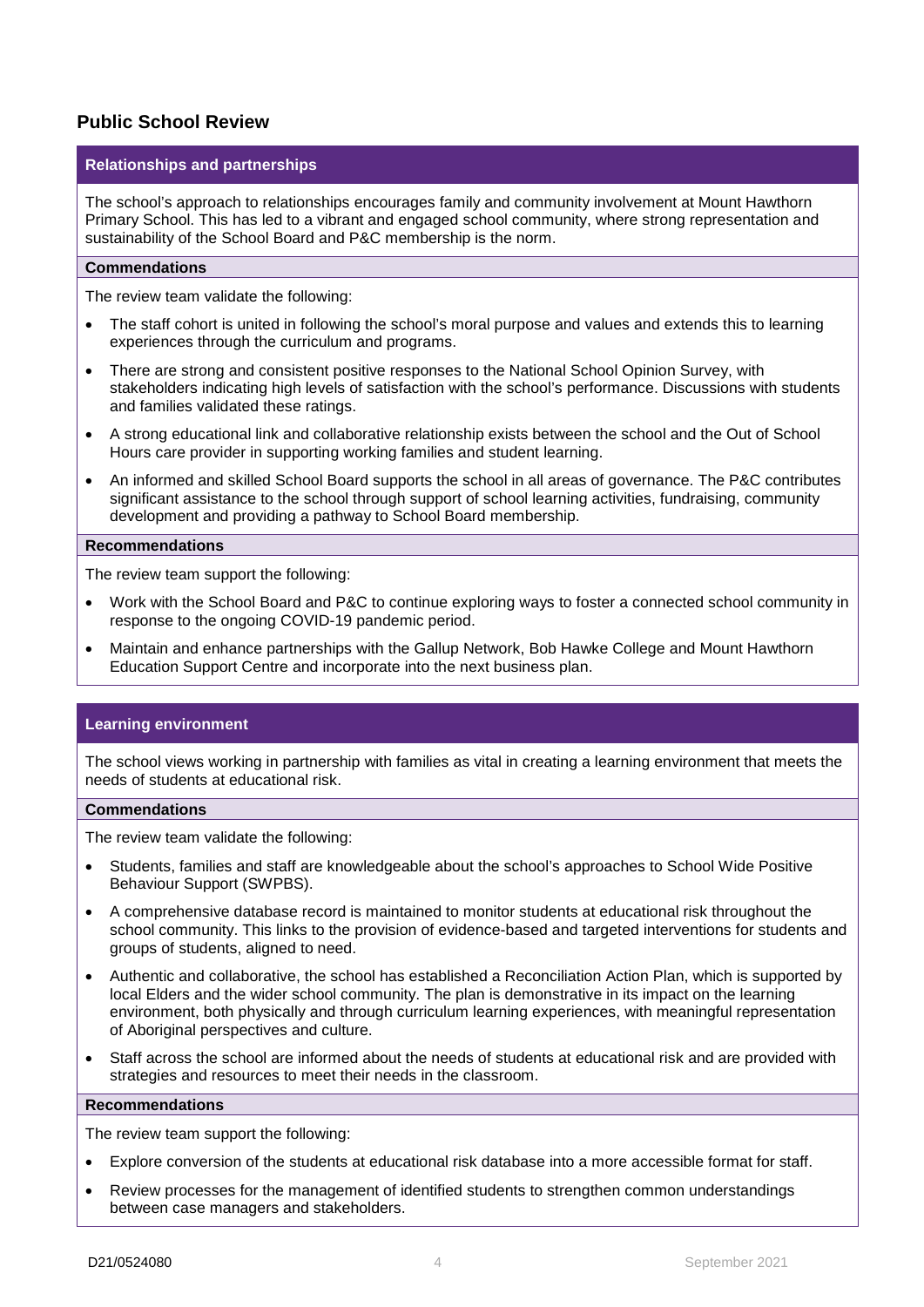#### **Leadership**

A distributed school leadership structure provides the opportunity for the school's learning teams and strategic initiatives to gain momentum.

#### **Commendations**

The review team validate the following:

- There are multiple opportunities for students in the Year 6 cohort to undertake academic, non-academic, sporting and arts leadership roles within the school.
- A leadership and line management structure is in place to facilitate the successful deployment of a distributed leadership model.
- Staff, outside of the senior administration team, lead hubs of learning teams and curriculum/specialist areas. These harness the expertise and experience of the level 3 classroom and senior teachers.
- Staff who hold leadership roles within the school are also assigned oversight to areas such as occupational health and safety, reconciliation, sustainability and health and wellbeing.
- A progressive Reconciliation Action Plan is in place to lead reconciliation in the local and wider community with the support of staff, students, families and Traditional Owners and Elders.

#### **Recommendations**

The review team support the following:

- Refine and embed the portfolios held by the school's executive team to ensure sustainability, and to streamline leadership of strategic and operational responses.
- Continue to refine and develop opportunities to seek the voice of students and look for ways in which they can lead within the school and wider community.
- Continue to support aspirants at all levels through participation in the Western Australian Future Leaders Framework and network aspirant programs.

#### **Use of resources**

Comprehensive plans for the improvement of school facilities are in place to strengthen school initiatives in sustainability, cultural inclusiveness and the building of community partnerships. School finances are prioritised to support student learning.

#### **Commendations**

The review team validate the following:

- A dynamic and responsive plan for the provision of ICT<sup>1</sup> resources to students has been implemented. This includes transparent acquittal of funding and the upskilling of staff in the effective use of technology.
- A ten-year vision for the improvement of the school grounds has been developed including prioritising of projects as funding becomes available.
- The school grounds are well maintained and funds are prioritised to provide a contemporary campus in a school aged over one hundred years.
- The School Board has a cycle of school self-assessment, with each member allotted an area to 'champion' through their role on the Board. A series of subcommittees report to the full Board to maximise meeting time efficiency.
- All Board members have access to a dynamic financial dashboard, which is maintained by members.

#### **Recommendation**

The review team support the following:

• Create links to funding in operational plans for the 2022 school year to assist staff who are initiative owners with budgeting and determining strategy.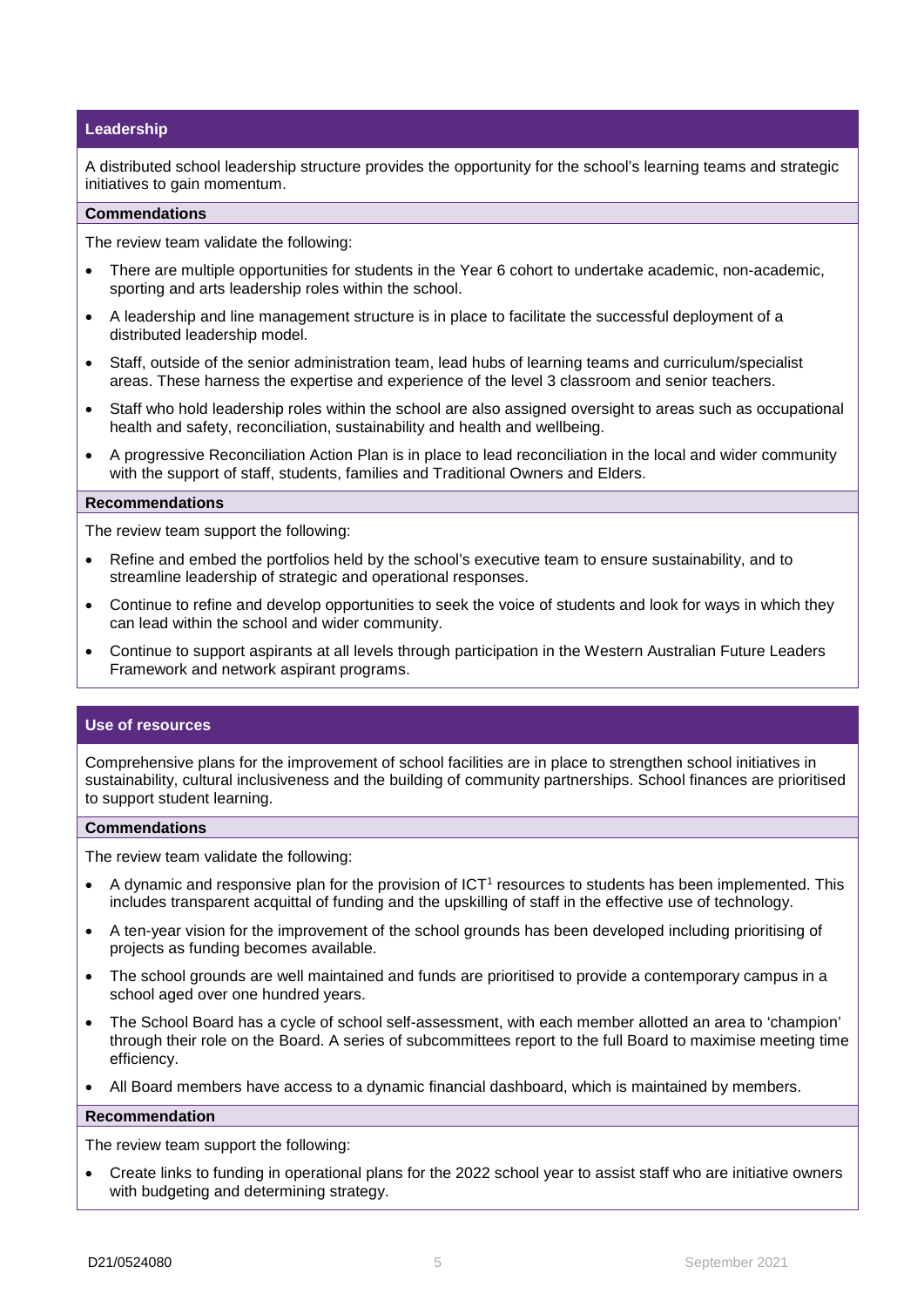#### **Teaching quality**

There is a commitment by the staff and school leaders to collect and analyse data, enrich and extend students throughout the school and develop staff through access to contemporary and research-based professional learning.

#### **Commendations**

The review team validate the following:

- Families actively partner with the school to support student learning both on campus and out of school hours.
- There are agreed approaches to teaching in classrooms throughout the school, including explicitly taught numeracy blocks from Kindergarten to Year 6. The plan for teaching in each year group is supported by targets, agreed strategies and shared programs.
- A commitment to the use of the 10 High Impact Teaching Strategies (HITS) is supported by regular professional learning and reflected upon by staff through performance management processes and peer classroom observations.
- A detailed calendar of professional learning, tailored to the needs of staff and aligned to the school's business plan, is maintained.
- Staff are data literate and utilise disciplined dialogue when determining the need to change direction or approach.
- Staff performance management conversations are recorded and comprise reflections on the teaching of all curriculum areas, the use of teaching techniques such as HITS and personal career and teaching goals.

#### **Recommendations**

The review team support the following:

- Continue to access and develop quality professional learning for teachers aligned to the HITS goals.
- Continue to support specialist teachers on planning and data analysis of student achievement. Explore the ways in which comparability between classroom and specialist teacher judgements can be strengthened.

#### **Student achievement and progress**

The school analyses student achievement and progress using Departmental tools to inform future planning. Student progress is tracked using a range of data sources including system, external and teacher judgements.

#### **Commendations**

The review team validate the following:

- Learning teams conduct a reflection on their students' results and share their findings with the wider staff, articulating their planned improvement actions for the following year.
- A school-administered NAPLAN2 was conducted in 2020. This data, together with the results of other external assessments, were used to triangulate teacher judgements about student achievement.
- Mechanisms are used to measure the growth in student progress between system assessments.
- Staff use the reflection tools within the Student Achievement Information System (SAIS) to monitor student achievement, inform planning and plan for future growth and progress.

#### **Recommendations**

The review team support the following:

- Continue to examine a variety of data sources, including SAIS, to ensure consistency of assessment and program delivery. Utilise the data to inform planning at classroom, year and whole-school levels.
- Review the number of school targets. Ensure these aim to meet or exceed the achievement of like schools across the spectrum of available academic data.
- Explore ways in which the impact of the school's significant focus on social and emotional learning can be evaluated.